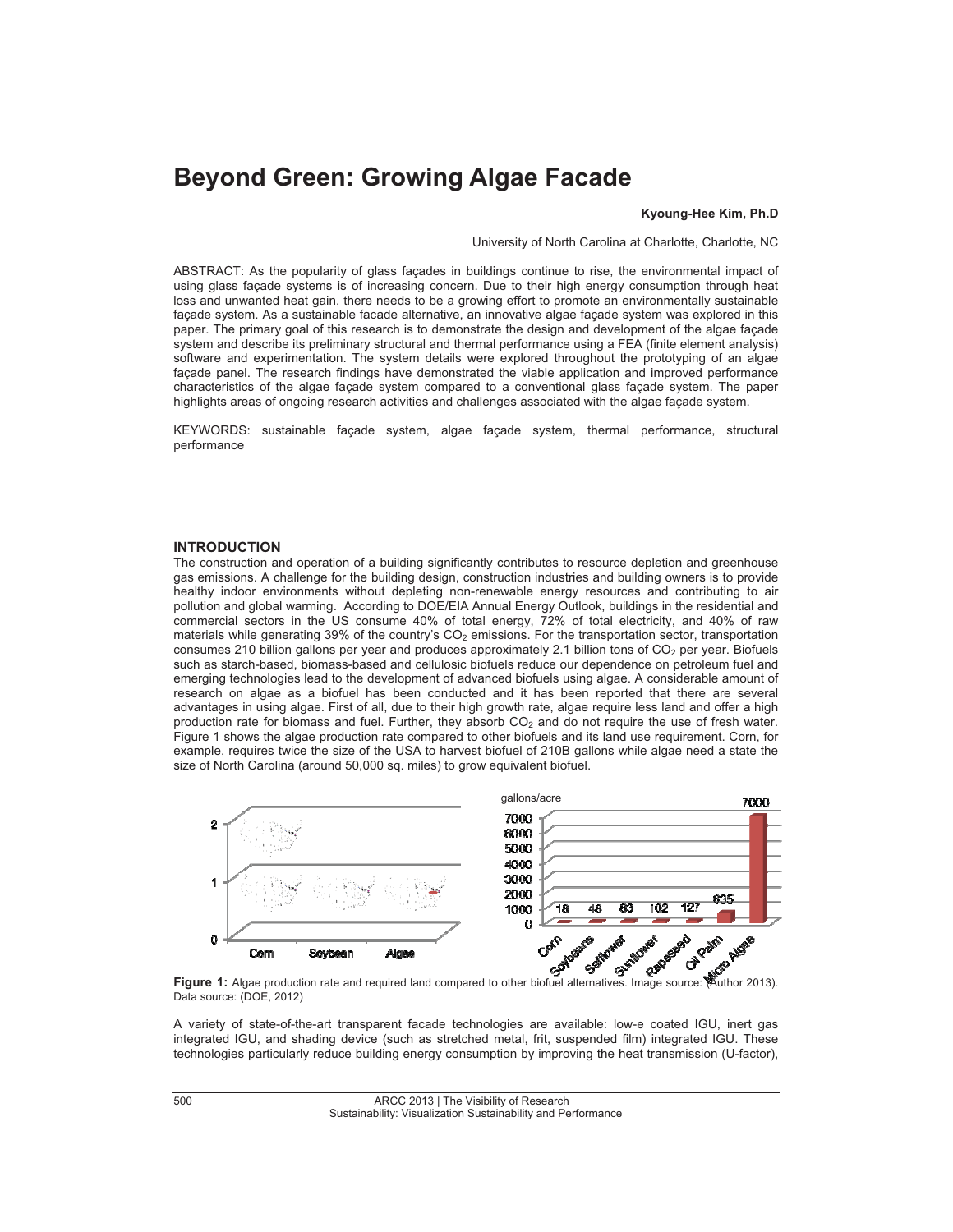SHGC (solar heat gain coefficient), and VLT (visible light transmittance). Managing heat flows through building facades alone, however, is not sufficient to give rise to a high performance façade system. Photovoltaic and solar thermal systems are examples of accomplishing both energy management and energy generation currently applied in buildings. As a high performance facade alternative, an innovative algae facade system has been investigated.

The primary objective of this research is therefore to carry out a feasibility study of an algae façade system by exploring its performance attributes, façade system details and fabrication challenges. This paper discusses the preliminary performance assessment in the areas of structural and thermal performance. This effort includes FEA computer simulation and experimentation. More comprehensive study on optimal design configurations for the algae façade system is under development.

#### **1.0 ALGAE FAÇADE SYSTEM**

Environmental concerns and resource depletion are issues that we currently face. Algae integrated building envelopes are not a new concept in the architecture field. Several architects and designers have used algae in their conceptual buildings or art installations. The HOK's first place winning scheme for the 2011 IDEAS competition showed an algae photobioreactor tube attached to the top surface of the opaque building envelopes of the GSA federal building in LA. In addition to this project, their recent concept design of the net energy zero Battery Park project in San Francisco incorporated algae photobioreactor panels to grow algae and reduce CO2. The world's first algae façade integrated building, the BIQ house in Hamburg, Germany is enclosed with an algae panel as a shading device. The algae façade system explored in this paper acts as a building facade system that fulfils various functional requirements such as airtight, watertight, structure, energy, daylighting, occupant's comfort and aesthetic. Further, it creates an optimum environment that maximizes algae growth, thus reducing the amount of atmospheric  $CO<sub>2</sub>$  and, as an added benefit, produces  $O<sub>2</sub>$ .

The algae façade system consists of an algae panel, aluminum framing and algae growing apparatus. The algae facade system is insulated and thermally broken and is designed to be spanning between slab edges. The algae façade system is sized to be 5ft wide by 12ft tall or taller depending on building conditions and consists of vision zone and algae zone. Unobstructed vision zone in the algae façade system has been introduced for viewing, daylighting and ventilation where necessary. The remaining area called algae zone is assigned for growing algae. The algae façade system is simply supported on four sides of aluminum framings and is mechanically restrained with sufficient clearances for thermal expansion and contraction. A demountable single-piece metal cover is a part of the system to conceal algae growing apparatus. The algae growing apparatus is comprised of intake systems for supplying CO2, and growing algae (e.g. algae, nutrients, medium etc) and discharging systems for emitting O2 and collecting grown algae. Figure 2 illustrates a schematic detail of the algae facade system and its generic application into a building facade.



**Figure 2**: Algae façade application in office building (a) and exploded system details (b). Source: (Author 2013)

 501 Beyond Green: Growing Algae Façade by Kyoung-Hee Kim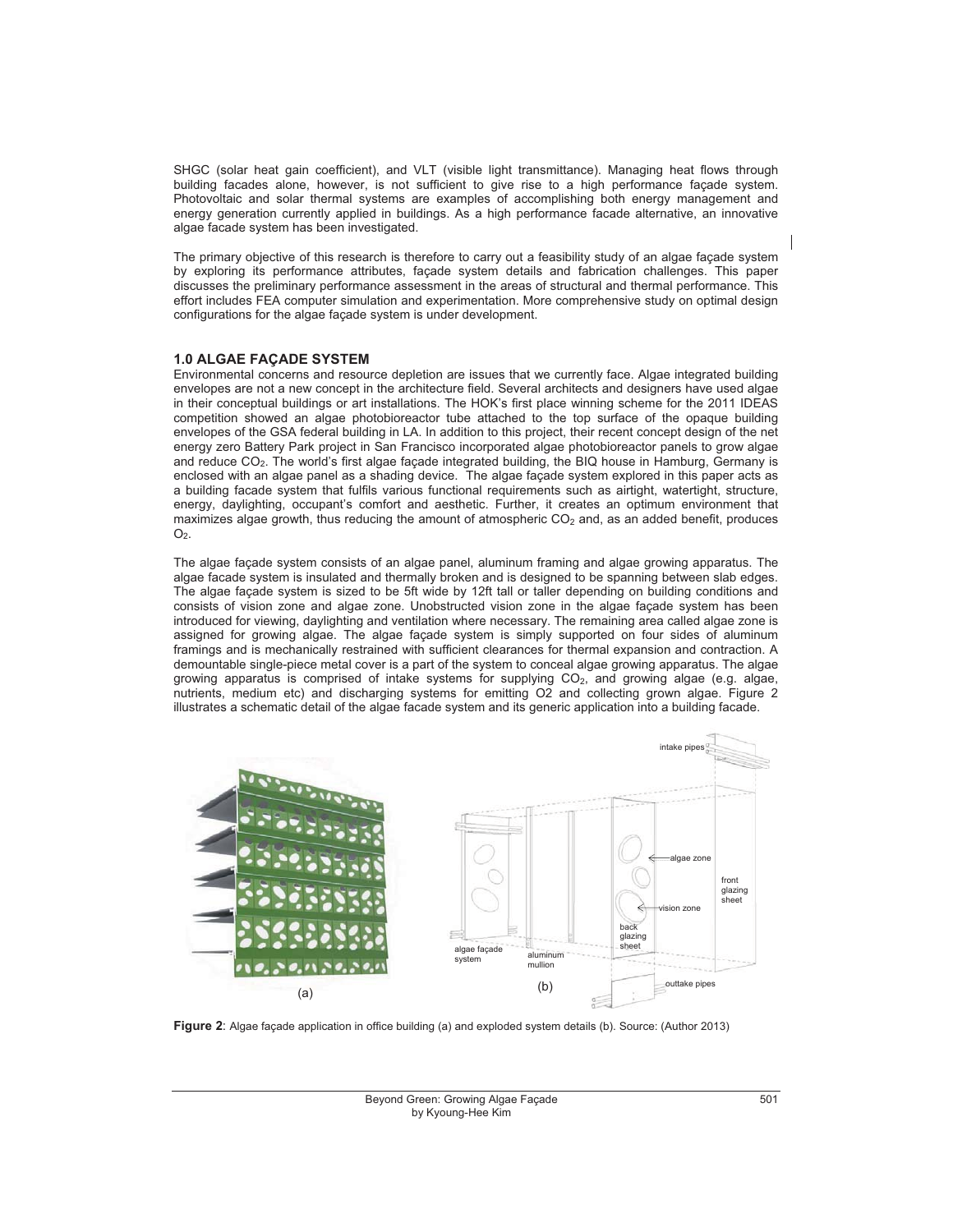The short-term research goal is to identify the feasibility of the algae façade system through schematic design and prototyping. The development work of the algae façade system is currently being carried out at the School of Architecture, University of North Carolina Charlotte working with faculties and students across a range of disciplines, under an EPA/NSF funded grant P3 (People, Prosperity and the Planet) project. A visual mock-up was fabricated to facilitate decisions on fabricability, aesthetics and performance (Figure 3). Acrylic was considered for the algae façade material due to its higher impact resistance, lightweight, optical clarity and ease of fabrication compared to glass. Given that it is important to consider scratch and UV resistance of the acrylic surface, there are coating or surface treatment technologies available that offer good UV and scratch protection.



Figure 3: Algae façade panels<sup>1</sup> with different surface treatment; transparent (a), 50% sandblast (b) and 100% sand blast (c) at the algae zone. Source: (Author 2013)

The current research being carried out by the author includes geometrical variations of the vision zone and different surface conditions of the algae zone. One of the performance issues to consider was to block or minimize the green light transmission from the algae zone. As a result, the interior surface of the algae zone was sandblasted or covered with different colors. Figure 3 shows an algae panel with different levels of translucency at the algae zone. These prototyping algae façade panels revealed fabrication challenges associated with making a watertight assembly, especially at the interface between vision and algae zone. The kinds of adhesives and connection method are currently being researched.

# **2.0 PRELIMINARY PERFORMANCE ASSESSMENT**

#### **2.1. Preliminary Structural Analysis**

One of the primary goals of this research was to understand the general structural behaviors of the algae façade under various loadings. Prior to the lab testing, the stress and stiffness levels of the algae panel were investigated using a FEA software tool, Strand7. The size of the algae panel is 5ft x 12ft x 2in, and the acrylic is 5/16in thick. The algae panel was modeled with plate elements in Strand7, and the mesh was sized to approximately 4in x 4in. The edge supporting conditions were a pin support and a roller support, simulating a typical curtainwall attachment condition and accommodating thermal expansion and contraction. The material properties (E-modulus, density, Poisson's ratio) of the acrylic were obtained from the product data of Acrylite FF provided by Cyro Industries. The shear modulus was calculated using the equation: G = E/2(1+ ). The loading condition applied in this study included self-weight of the algae panel, wind load and water pressure. The weight of the panel is approximately 230lbs without water in the cavity and 650lbs with water. The design wind load for the algae panel is assumed to be 20 psf. It is assumed that the wind load is transferred by the finite volumes of water in the cavity without loss. The water pressure from the water in the cavity is assumed to be a distributed load that is increasing uniformly to the bottom of the algae panel. Additionally the internal temperature of the water in the cavity is assumed to be in the range of 68°F ~ 86°F and any internal cavity pressure from the external isobaric pressure is assumed to be zero. Deflection of a façade system controls the façade design of a curtainwall system.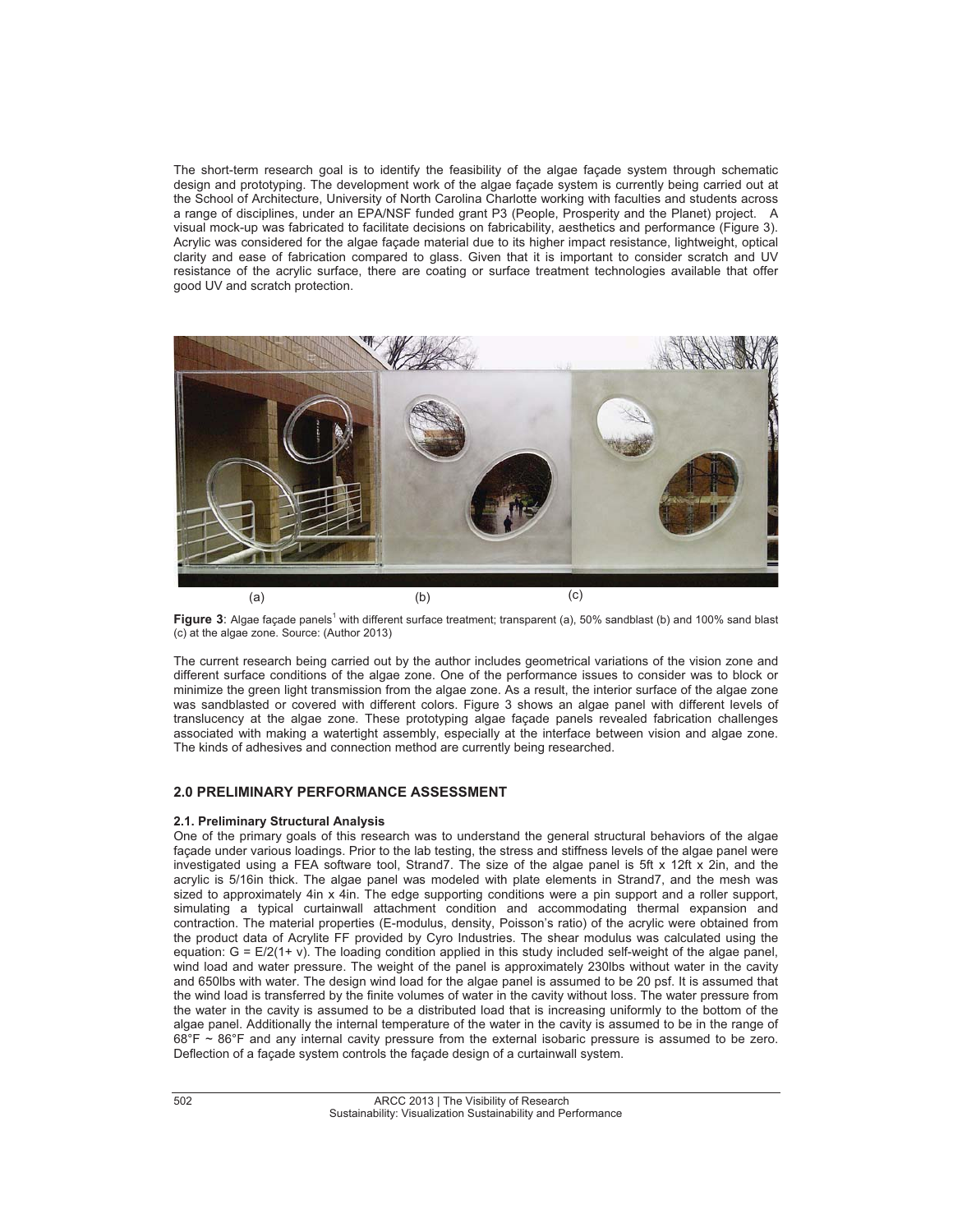The FEA simulation results showed that the current design deflects 0.62" under wind and 1.5" under water pressure. Deflection of L/90 or 1" is generally regarded as an upper bound on acceptable glass deflection. The current deflection exceeds maximum allowable deflection, which requires design alteration. Deflection can be reduced by increasing the thickness of the acrylic or adding vision zone where the greatest deflection occurs. The maximum principal stress occurs mostly at the panel edges and perimeter of the vision zone. The maximum stress is around 5ksi under combined loading condition. Special attention is required at the adhesion between vision and algae zone. Figure 4 shows the output of Strand7 simulation, indicating deflection and stress levels under self-weight, wind load, and water pressure, respectively. Long-term performance such as creep deformation under water pressure needs to be investigated. The results of a more comprehensive study on both analytical and experimental assessment of the structural performance are expected to be presented at the conference.



**Figure 4**: Preliminary structural analysis results of algae façade; stress (top) and deflection (bottom) output under selfweight (a), wind load (b) and water pressure (c). Source: (Author 2013)

#### **2.2. Preliminary Thermal Performance Analysis**

In the building industry, thermography technique is often used to detect air infiltrations, cold bridges, moisture creation, and heat loss through windows. An understanding of the surface temperature distribution over a building envelope is important, as the thermal variations affect cooling and heating loads of a building, as well as the occupant's thermal comfort. Ambient temperature and solar radiation are the primary factors affecting the thermal distribution on the exterior building envelope. Infrared cameras convert the thermal energy (i.e. the infrared band of the electromagnetic spectrum) radiated from an object into a visible image where each thermal energy level is represented by a color or grey scale. The thermal energy is dependent on the emissivity of a material surface and a fraction of the thermal energy can be added or absorbed by the atmosphere between the surface and the camera.

In practice, the thermal performance of a facade system is determined in accordance with various standards such as ASTM (American Society of Testing and Materials), NFRC (National Fenestration Rating Council) and AAMA (American Architectural Manufacturing Association). These standards require a specific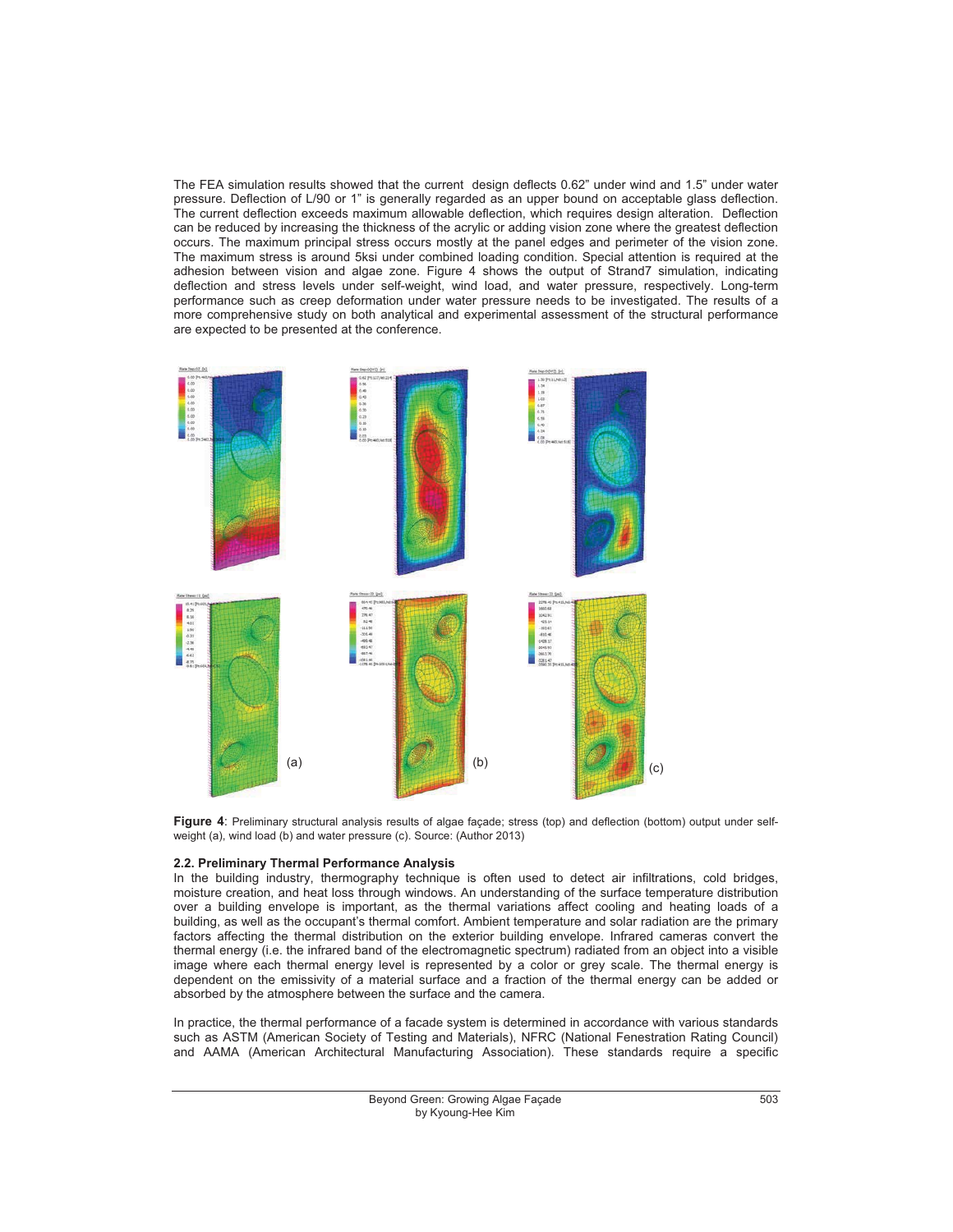apparatus and testing procedure and evaluate a final assembly of a building façade system. Since the algae facade system in this paper continues to evolve and develop, the thermography technique proved to be an efficient tool to assess the preliminary thermal performance. The thermography technique is an image based analysis tool that offers a user friendly and time efficient assessment. It allows evaluating preliminary energy performance of a façade system and facilitates design evolutions from the fast performance feedback.

An algae panel was set up to test the thermal distribution of the interior surface temperature. Tests were conducted in a sunny winter noon in outdoor environment using the FLUKE thermography system with its software package. The testing algae panel was 2ft by 2ft and the interior surface of the algae zone was sandblasted with 100% translucency. In order to minimize energy flow between the material and the atmosphere, the interior surface of the testing chamber was covered with black painted plywood. The preliminary thermography data showed that the temperature difference between the vision and algae zone during winter time is approximately 13°F (the vision zone is 69°F while the algae zone is 82°F), indicating that the vision zone is subject to higher heat transmission (U-factor) compared to the algae zone (Figure 5). A simple mouse click of the thermal image shows a surface temperature of the algae panel where dark blue (black in grey scale) represents the minimum temperature and red (light grey in grey scale) represents the maximum temperature.



**Figure 5**: Preliminary thermal performance of algae façade; test set-up (a) and temperature distribution (b). Source: (Author 2013)

In the next step, it is intended to conduct the same experimentation of an insulated glass unit (IGU) in order to understand how much the algae façade outperforms in U-factor relative to an IGU. The temperature data obtained from the thermography testing will be used in a CFD analysis tool to verify interior temperatures of a building enclosed with algae panels. The interior temperature will be used in DesignBuilder to run a whole building energy simulation. By carrying out the whole building energy simulation, energy saving from algae façades can be determined. Since this is an ongoing process, the results of energy performance of algae facades will be presented at the conference.

#### **CONCLUSION**

This paper shows the development of the algae façade system and its preliminary structural and thermal performance. The research demonstrated that the algae façade system has the future potential for sustainable façade alternatives and energy generation possibilities. The computer simulation on structural behaviors provided alternative design solutions to meet stress and stiffness criteria under various loadings. The IR experiments involved determining the thermal characteristics of the vision and algae zone of the algae façade. The prototyping of an algae façade panel reveals fabrication challenges associated with watertight interfaces between the vision zone and the algae zone. Additional façade system details need to be explored, incorporating algae growing apparatus and artificial lighting to grow algae at night time. The future direction of this research is to investigate long-term performances such as weatherability under outdoor use, durability from periodical maintenance of the algae zone, and creep deformation behaviors under water pressure.

#### **ACKNOWLEDGEMENTS**

This research has been supported by UNCC FRG and EPA-P3 grant. The author would like to thank Timothy Blanks, William Mayo and Ben Futrell for help during fabrication and testing.